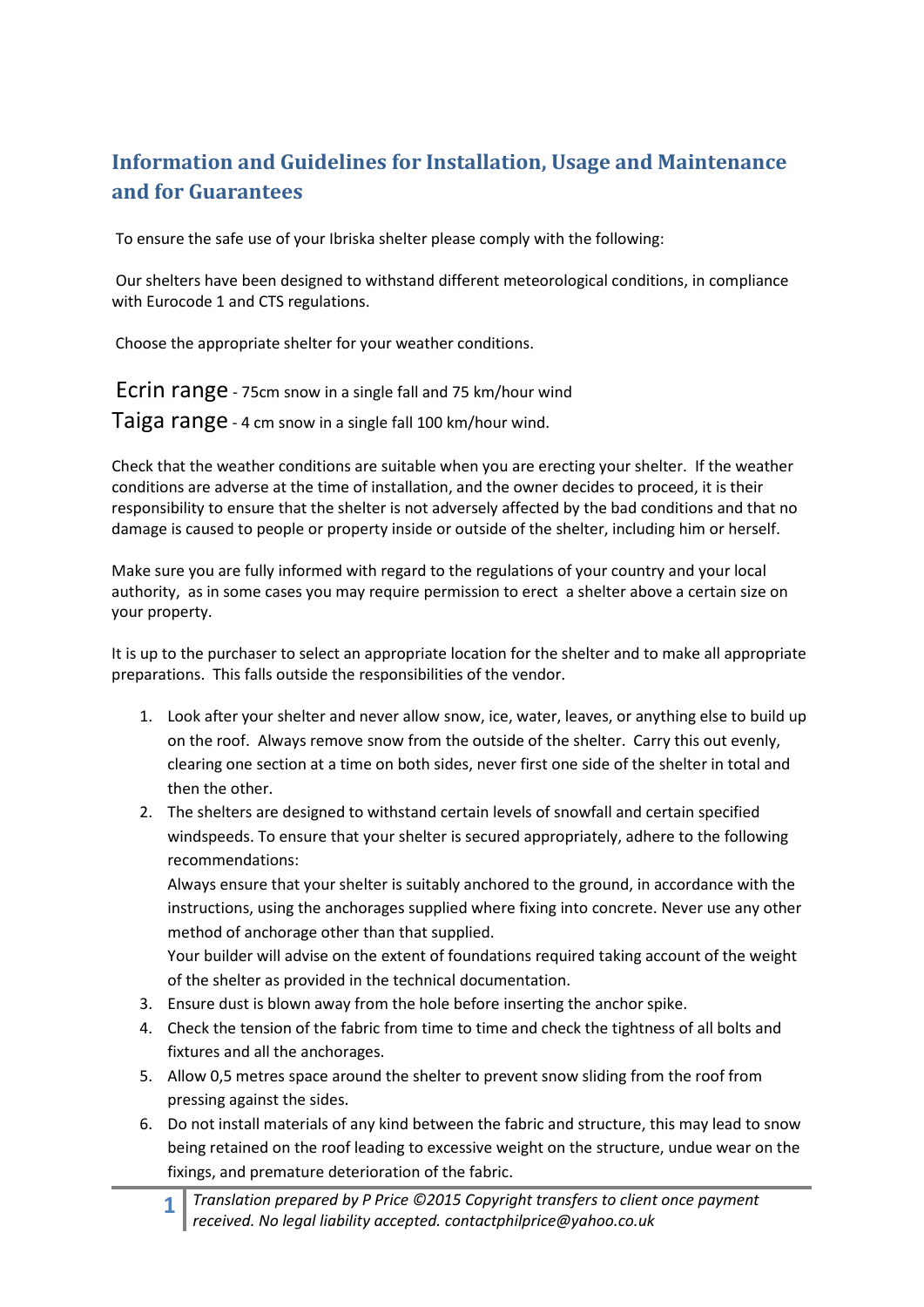- 7. If you ever wish to remove the fabric and put it into storage, ensure that it is completely dry. If you clean the fabric use only a biodegradable cleaning agent or soapy water. Rinse well and allowed to dry thoroughly before storage, which will prevent the build up of microorganisms. Place it back in its storage bag, and store in a dry, ventilated place where there is no exposure to sunlight.
- 8. If your fabric needs repairing because you have accidentally punctured or torn it, contact us. We will make an estimate of repair costs and propose a solution.
- 9. Never leave the engine of your vehicle running when it is inside the shelter to avoid carbon monoxide poisoning
- 10. When driving out of your shelter take care to avoid other vehicles and pedestrians.
- 11. The shelter should not be used as a play area for children .
- 12. Ibriska is 100% recyclable.

## Scope of guarantee

We guarantee against manufacturing faults evident upon delivery and installation.

We guarantee to exchange any defective components or supply any missing ones, where the need is identified upon delivery or installation.

## All our shelters are covered by a legal guarantee of two years.

This guarantee does not cover

- 1. Accidental punctures or tears accidentally caused by you
- 2. Ice or hailstone damage
- 3. Movement of ice
- 4. Fire
- 5. Animals
- 6. Vegetation
- 7. Vandalism
- 8. Accidental damage caused by the motor vehicle of the owner or any other vehicle
- 9. Meteorological conditions the range was not designed to deal with
- 10. Natural disasters or acts of God
- 11. Damage caused by the build up of snow due to the failure to follow the instructions for regular clearance of snow from the shelter above and on the internet.
- 12. Damage to people and property
	- **2** *Translation prepared by P Price ©2015 Copyright transfers to client once payment received. No legal liability accepted. contactphilprice@yahoo.co.uk*